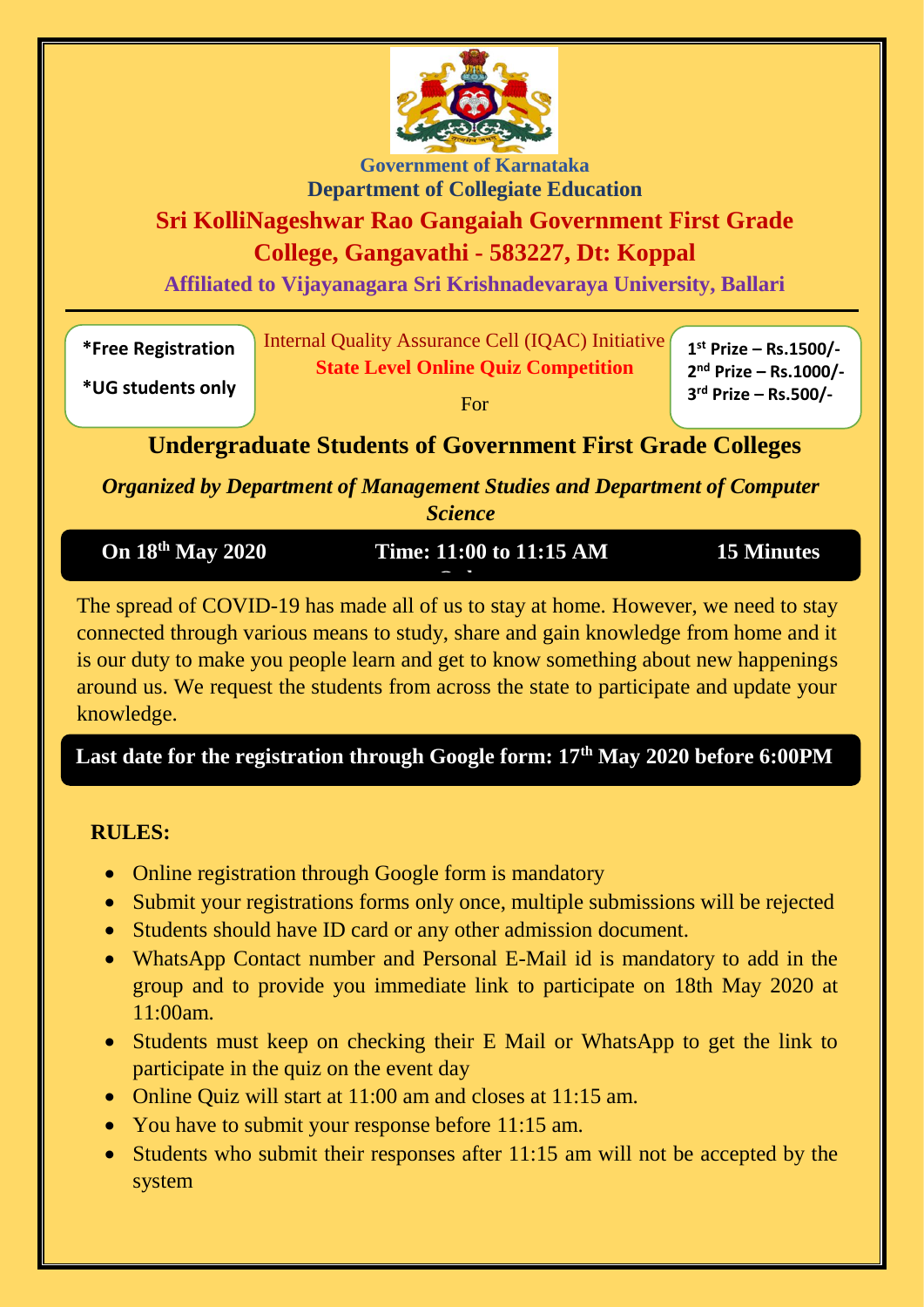- Winners will be announced on 19<sup>th</sup> May 2020 and Prize Money Cheque will be issued to your Principal after confirmation.
- If more than one student scores the same(highest) marks, the students who submit early will be considered for Prize money.
- To get the Participation Certificates students are informed to appear for the re-test from 1:00pm on  $18^{th}$  May, 2020.
- Organizers aren't responsible for the technical/network issues faced by the students during the competition.

#### **OTHER GUIDELINES:**

- Participants must be UG Students from Government First Grade Colleges in Karnataka
- The session begins at sharp 11:00 AM and the link will be shared well in advance, but your responses will be accepted only between 11:00 to 11:15 AM.
- Due care has been taken in having correct answers for each questions, Grievances with this regard is not entertained
- Students should have ID card issued by the college or any Admission document must be produced when the organizers ask for it
- Students must make sure the Mail ID given by them is correct and must be same for the Registration and Online Quiz
- Students who score 50% and more will get the certificates to your mail id soon after you submit the Quiz from 1:00pm on 18<sup>th</sup> May 2020 to 23<sup>nd</sup> May 2020.
- Marks secured from 1:00pm on 18<sup>th</sup> May 2020 will be considered only for participation and not for prize money.

#### **QUESTION PAPER:**

- Quiz contains 25 questions to be answered in 15 minutes.
- Ouestions will be basic in nature
- Medium of Quiz is English
- Ouestion paper will be set on recent news from the below sections
	- Important Dates
	- Abbreviations
	- Recent Business news
	- Famous Personality
	- COVID-19
	- Sports
	- Static GK
	- Computers
	- Current Affairs